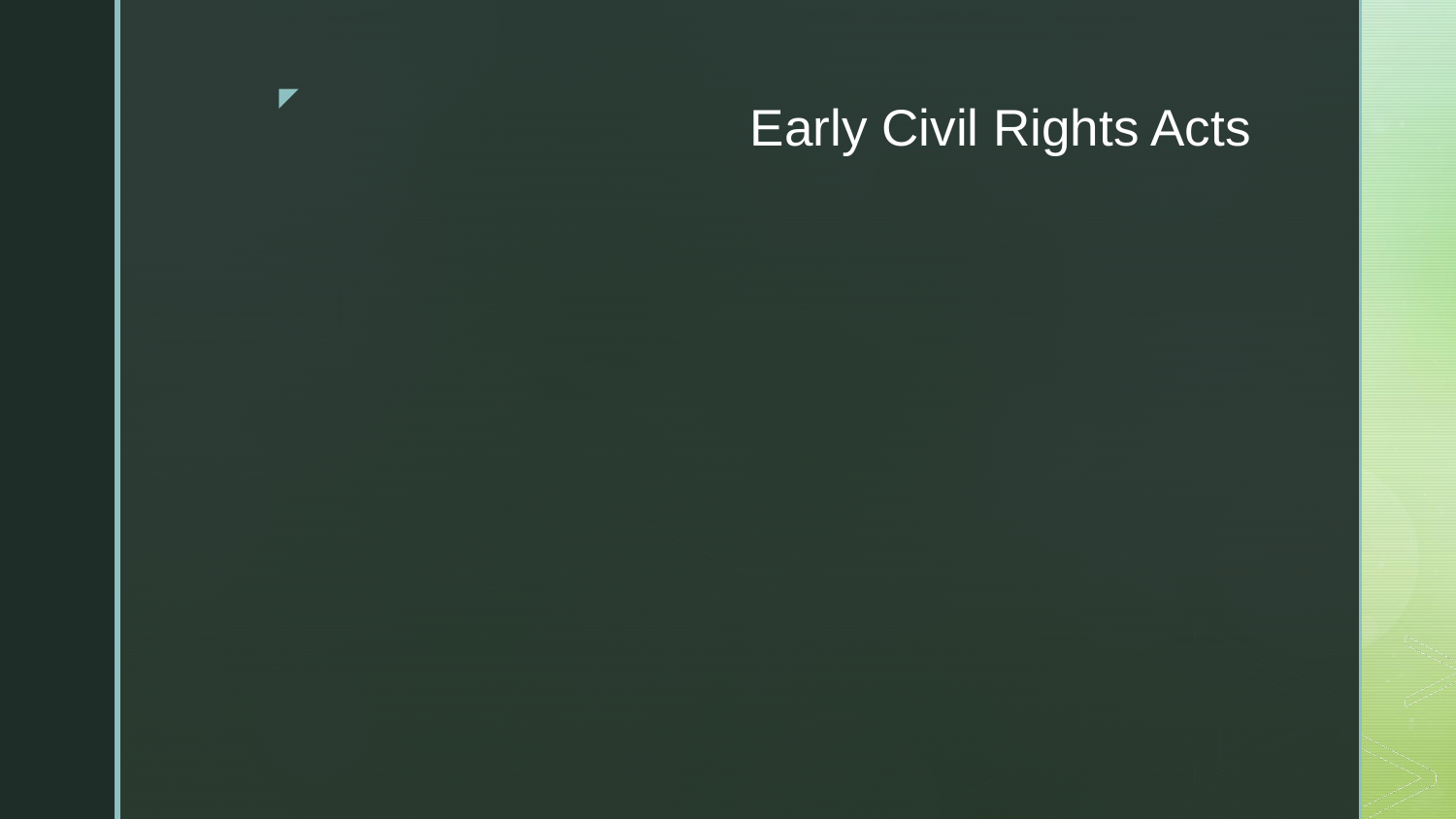During Reconstruction: The First Civil Rights Act 1866

- **The Civil Rights Act (1866) was passed by** Congress on 9th April 1866 over President Andrew Johnson's veto.
- **The act declared that all persons born in the United** States were now citizens, without regard to race, color, or previous condition. As citizens they could make and enforce contracts, sue and be sued, give evidence in court, and inherit, purchase, lease, sell, hold, and convey real and personal property.
- **Persons who denied these rights to former slaves** were guilty of a misdemeanor and upon conviction faced a fine not exceeding \$1,000, or imprisonment not exceeding one year, or both.
- **The Freedmen's Bureau agents were empowered** to advocate in helping newly freed slave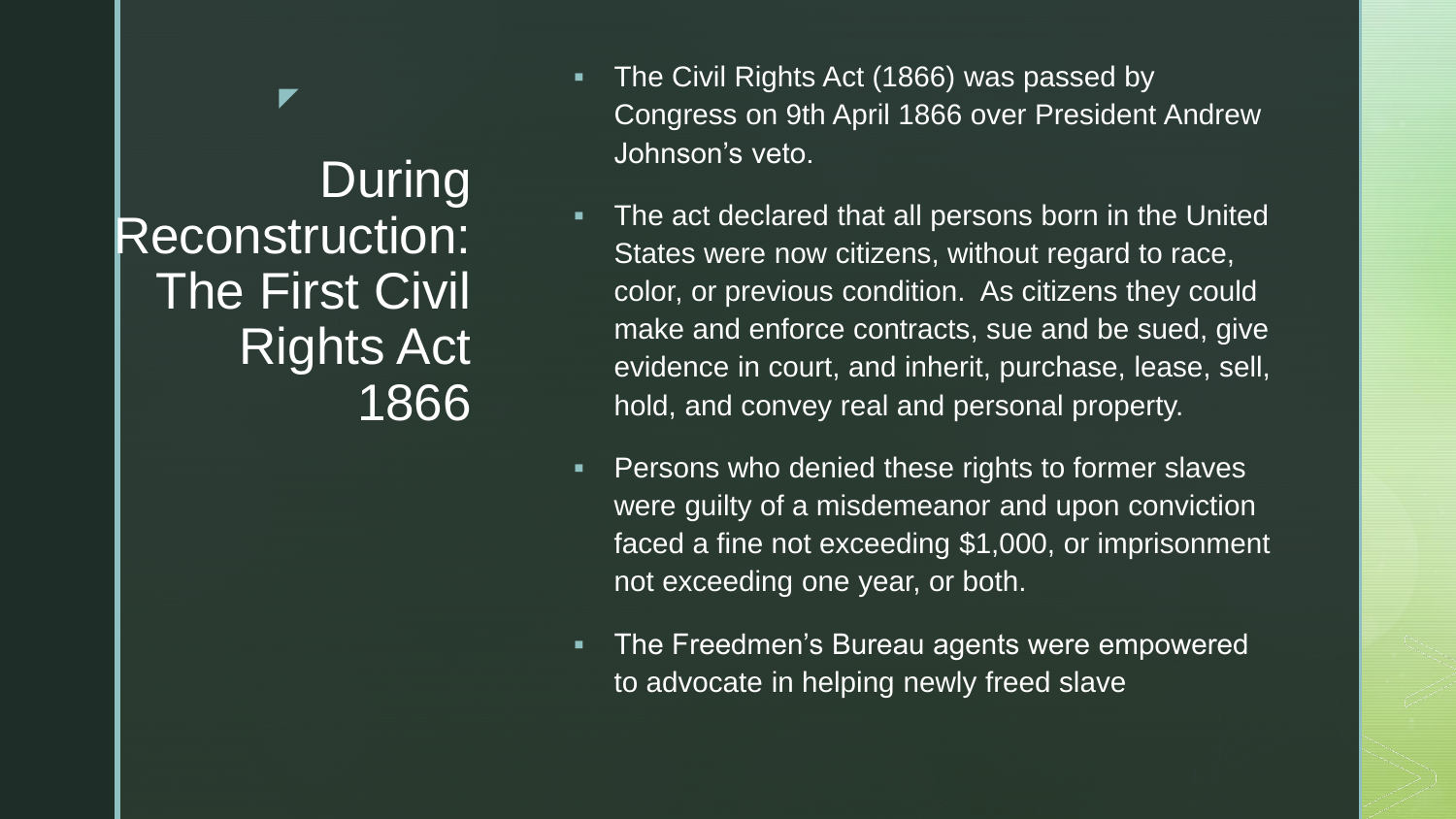#### 14th Amendment

 The opening sentence of Section 1 of the 14th Amendment defined U.S. citizenship: "All persons born or naturalized in the United States and subject to the jurisdiction thereof, are citizens of the United States and of the State wherein they reside."

- Section 1's next clause was: "No State shall make or enforce any law which shall abridge the privileges or immunities of citizens of the United States." This greatly expanded the civil and legal rights of all American citizens by protecting them from infringement by the states as well as by the federal government.
- Finally, the "equal protection clause" ("nor deny to any person within its jurisdiction the equal protection of the laws") was clearly intended to stop state governments from discriminating against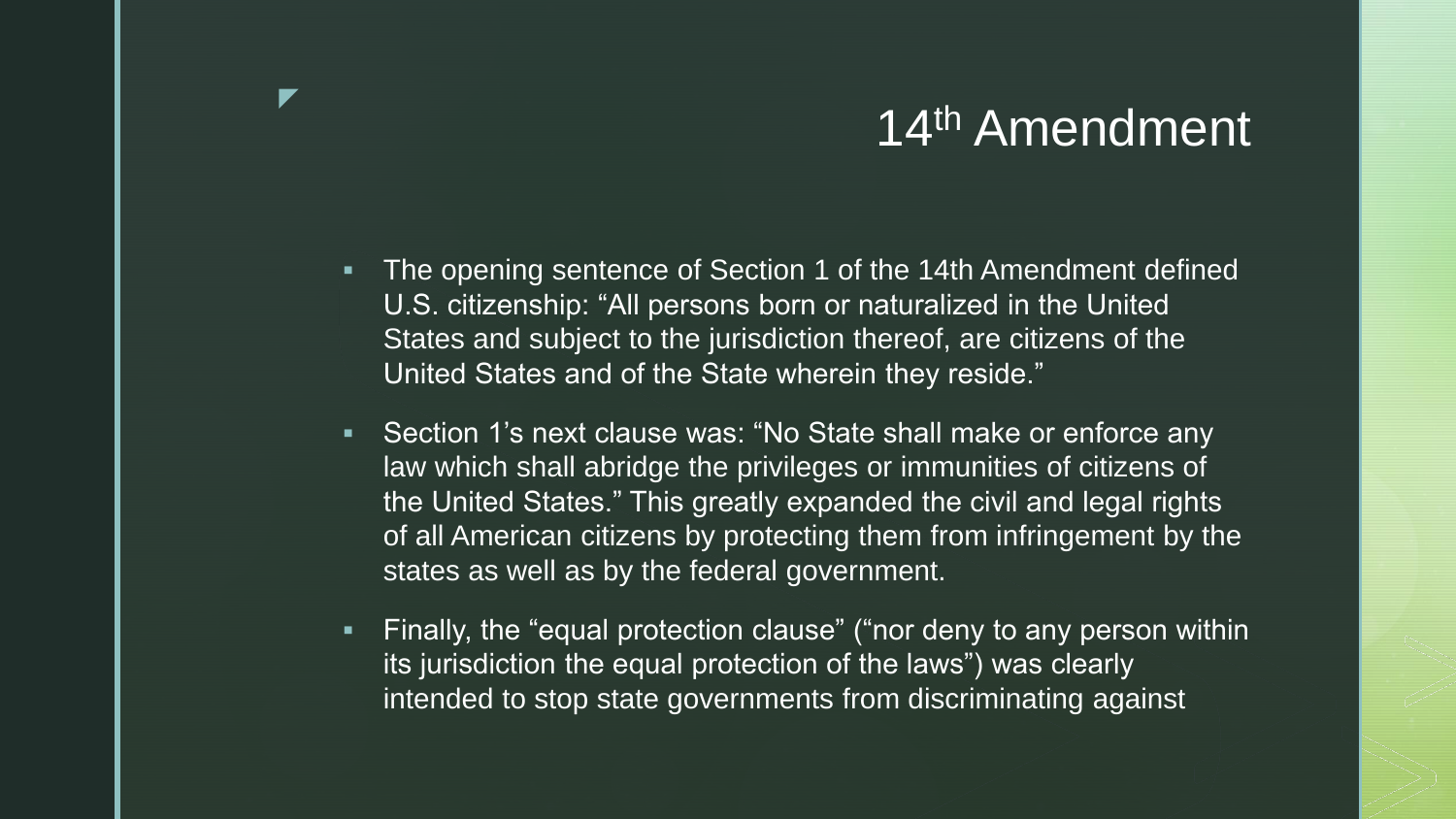#### Civil Rights Act of 1875

- March 1, 1875, The new law required: "That all persons within the jurisdiction of the United States shall be entitled to the full and equal enjoyment of the accommodations, advantages, facilities, and privileges of inns, public conveyances on land or water, theaters, and other places of public amusement; subject only to the conditions and limitations established by law, and applicable alike to citizens of every race and color, regardless of any previous condition of servitude."
- The second section provided that any person denied access to these facilities on account of race would be entitled to monetary restitution under a federal court of law.
- The Supreme Court declared the law unconstitutional in 1883.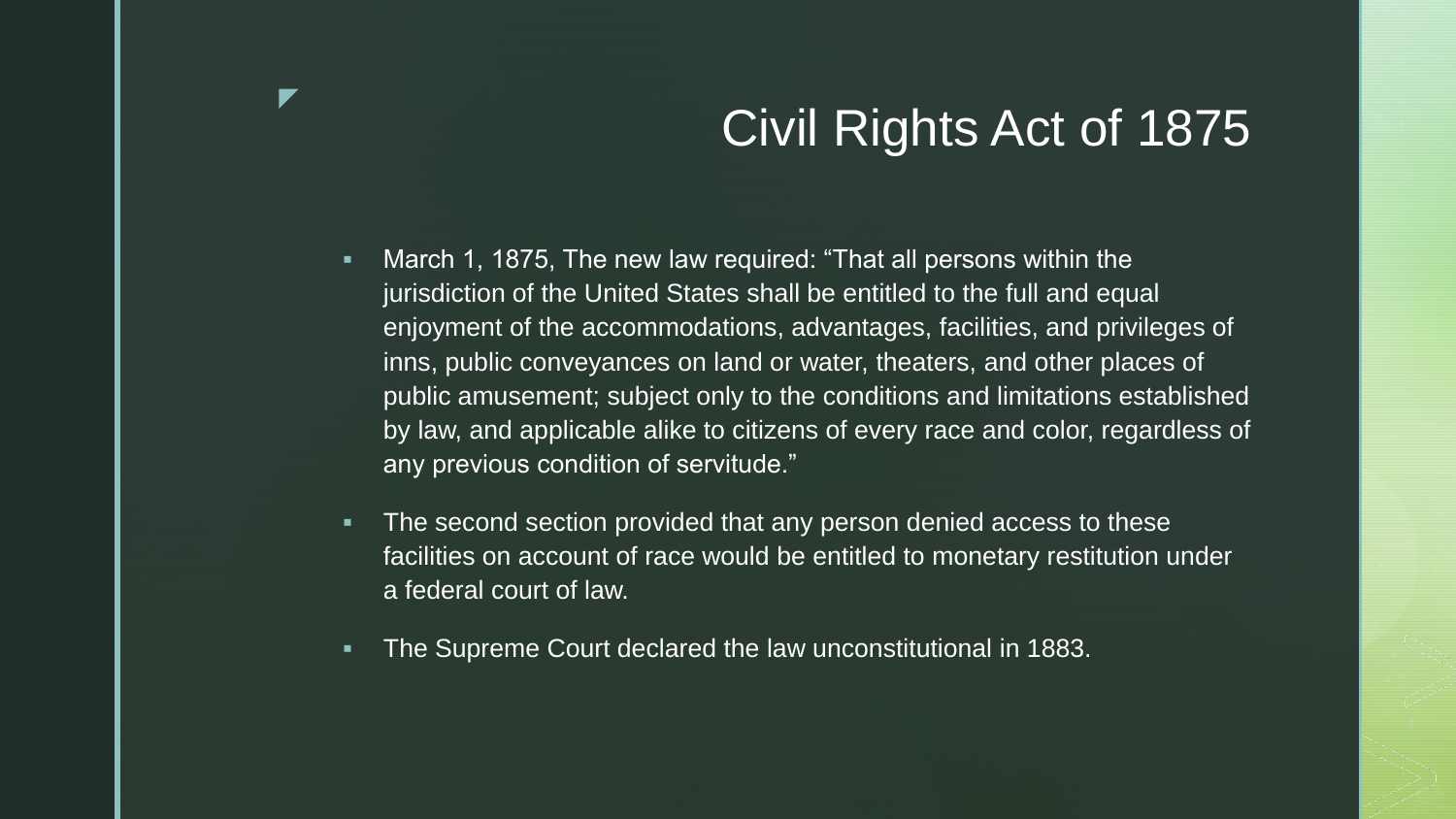# Civil Rights 1950s -1960s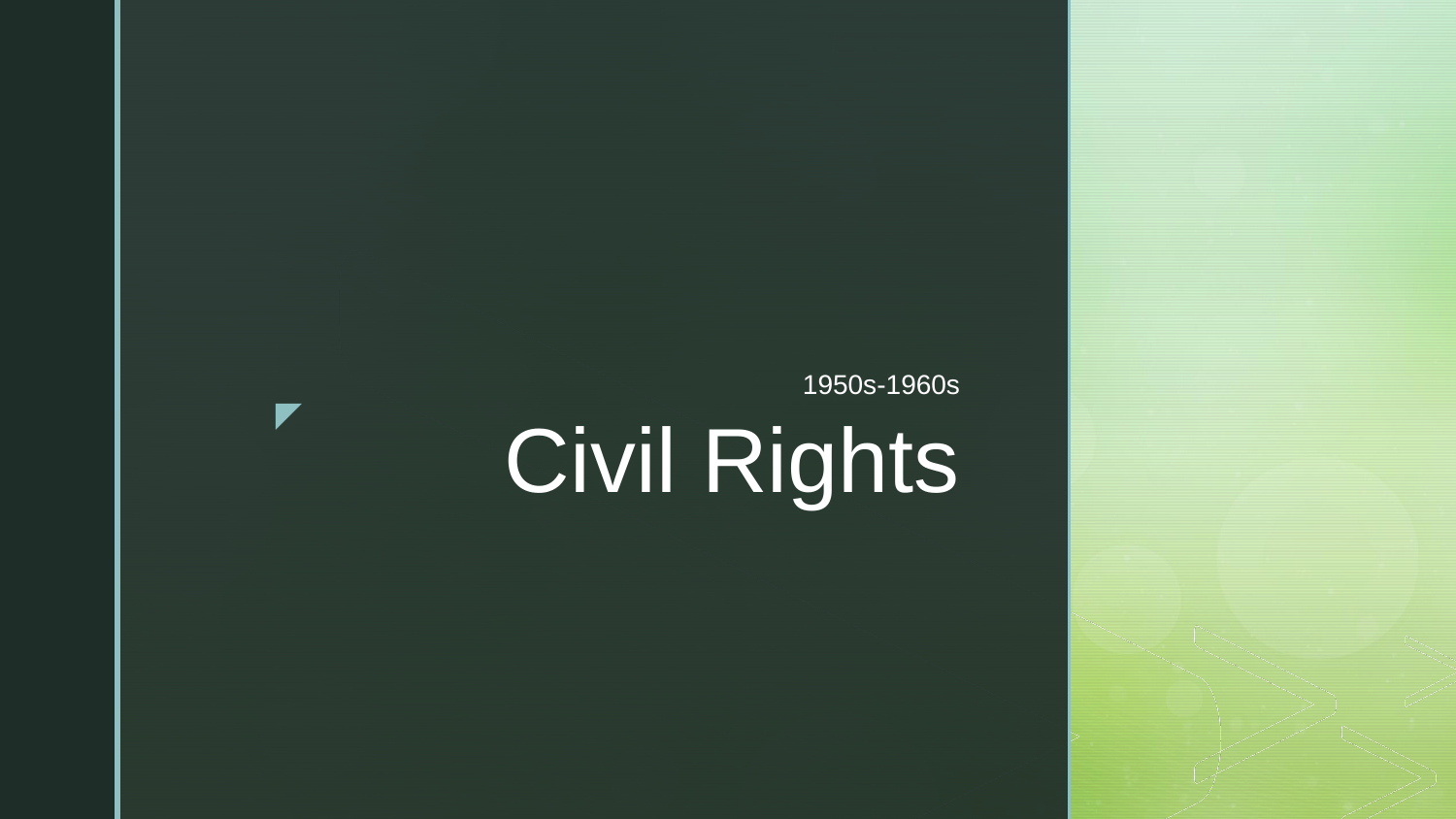#### Brown v Board of Education, Topeka, Kansas, 1954

**The NAACP challenged the Plessy vs Ferguson decision** 

- The Supreme Court's ruling that "separate was unequal."
- All public schools were to be desegregated immediately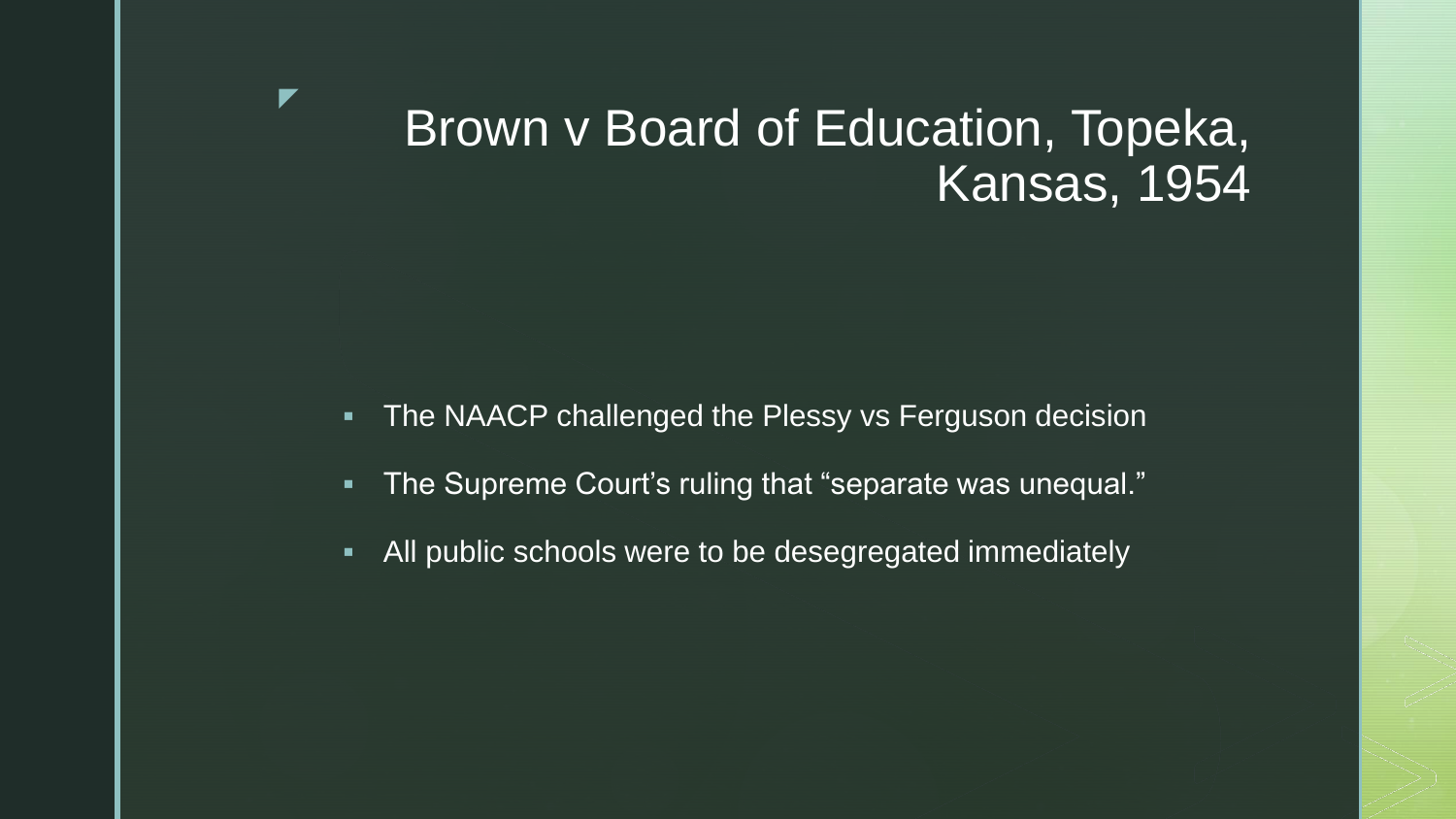## The Montgomery Bus Boycott 1955

 Rosa Parks refusal to give up her seat in the "colored section" to a white man was the beginning of the Bus Boycott for all classes and ages advocating an end to segregation and racial harmony.

- There were four women prior to Rosa Park whose Constitutional rights were violated by the Montgomery bus system. Aurelia Browder, Susie McDonald, Claudette Colvin and Mary Louise Smith all served as plaintiffs in the legal action challenging Montgomery's segregated public transportation system in the case *Browder v. Gayle*
- **On June 19, 1956, the courts agreed "deny and deprive plaintiffs and other Negro citizens** similarly situated of the equal protection of the laws and due process of law secured by the Fourteenth Amendment." The U.S. Supreme Court affirmed the decision in December 1956.
- The victorious African American community in Montgomery joyously ended the bus boycott.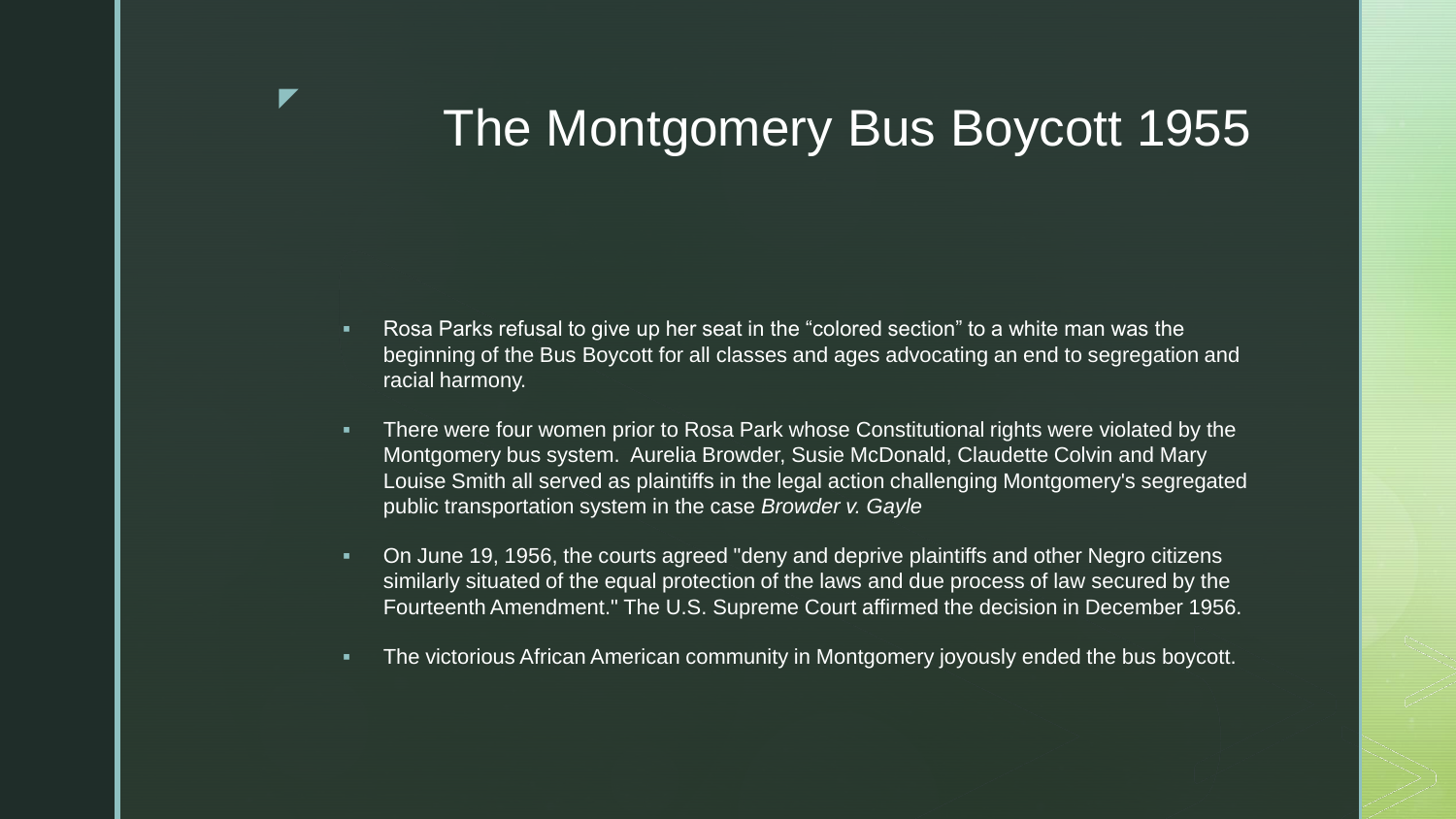#### Civil Rights Act of 1957

- **The first civil rights legislation since Reconstruction. The new act** established the Civil Rights Section of the Justice Department and empowered federal prosecutors to obtain court rulings against interference with the right to vote.
- **This act established a federal Civil Rights Commission with** authority to investigate discrimination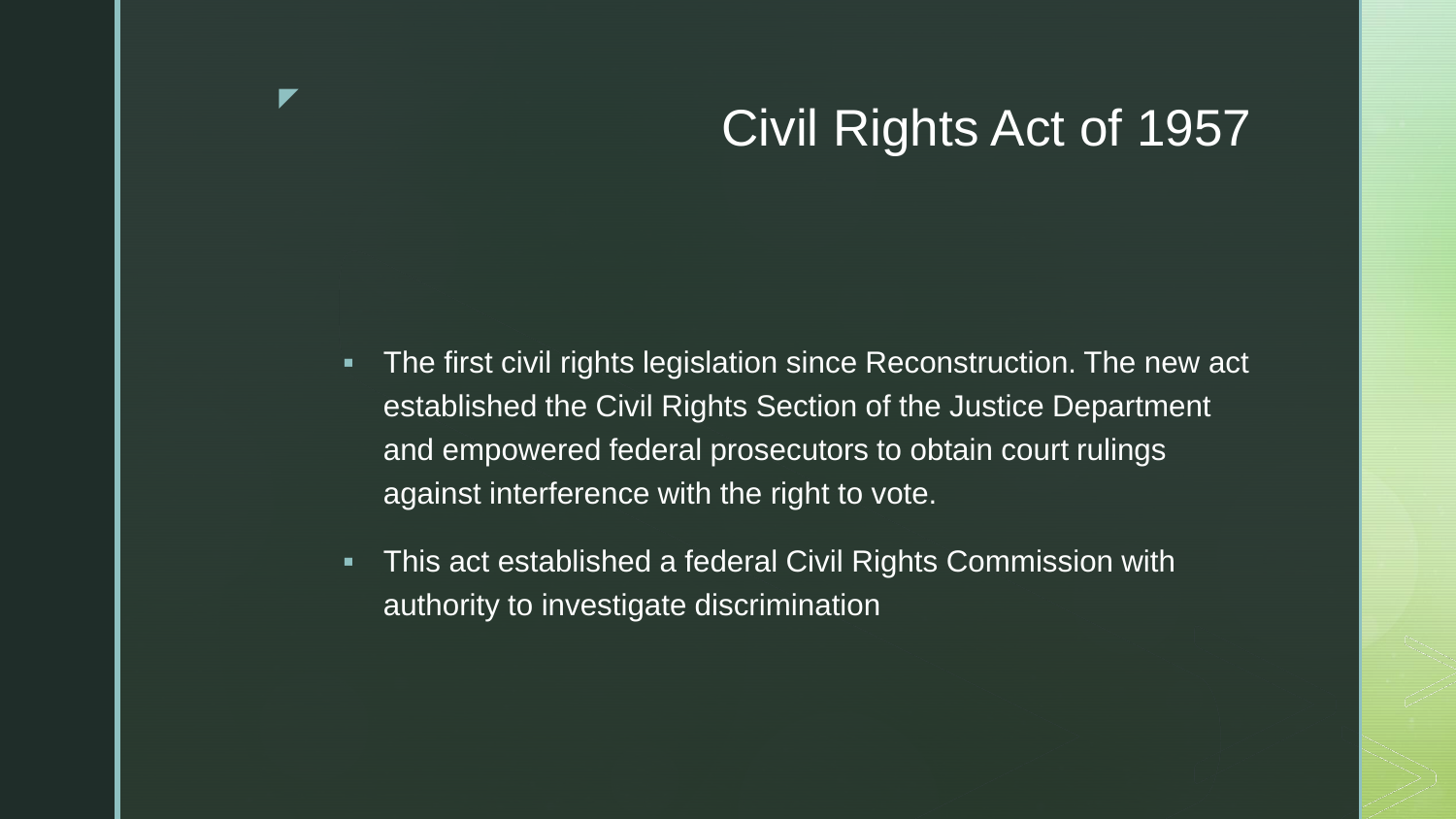#### March on Washington, 1963 Goals – Jobs and Freedom

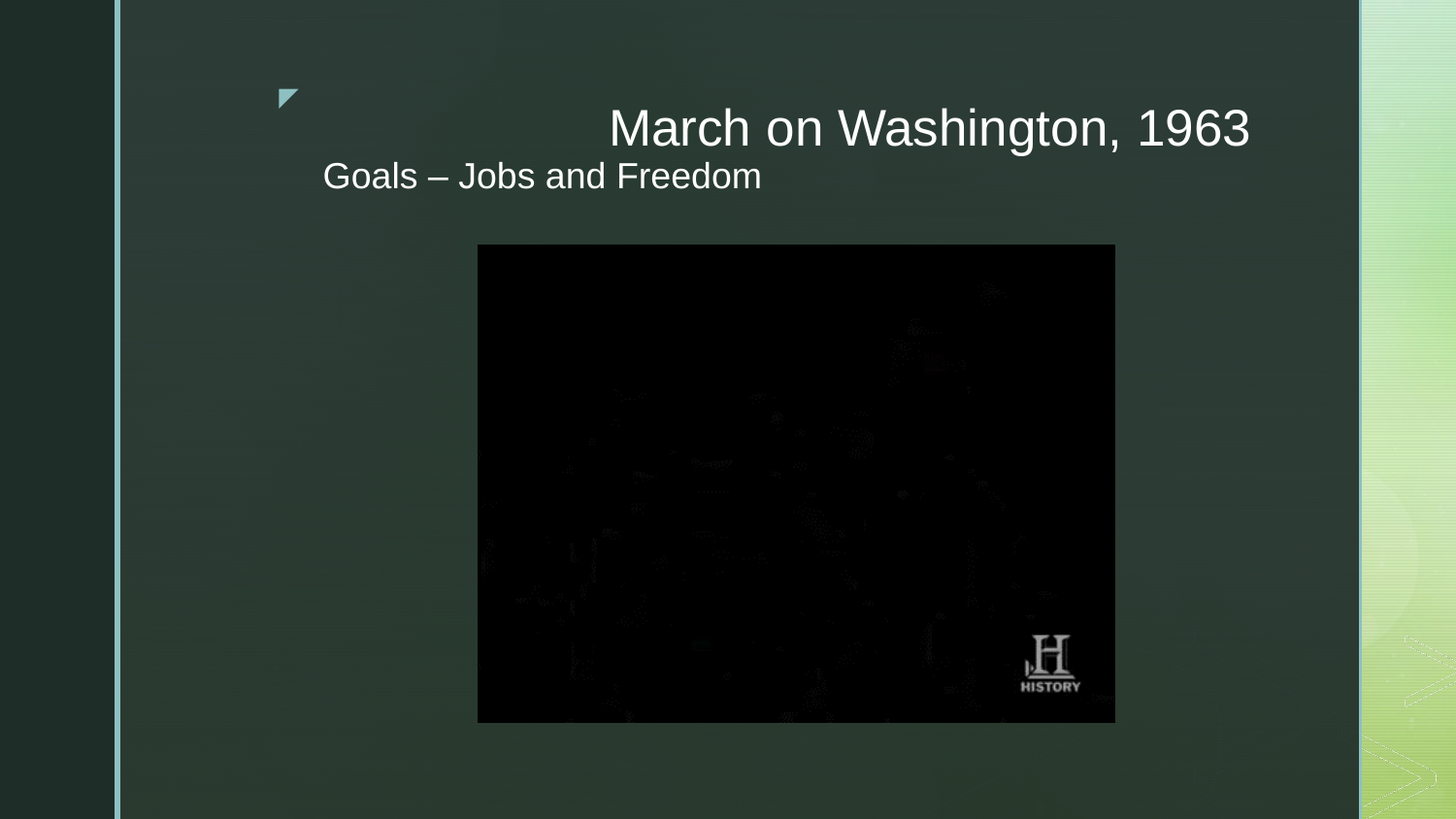#### 1963, Affirmative Action

 **Executive Order 11114—Extending the Authority of the President's Committee on Equal Employment Opportunity**

**June 22, 1963** 

z

 WHEREAS it is the policy of the United States Government to encourage by affirmative action the elimination of discrimination because of race, creed, color, or national origin in employment on work involving Federal financial assistance, to the end that employment opportunities created by Federal funds shall be equally available to all qualified persons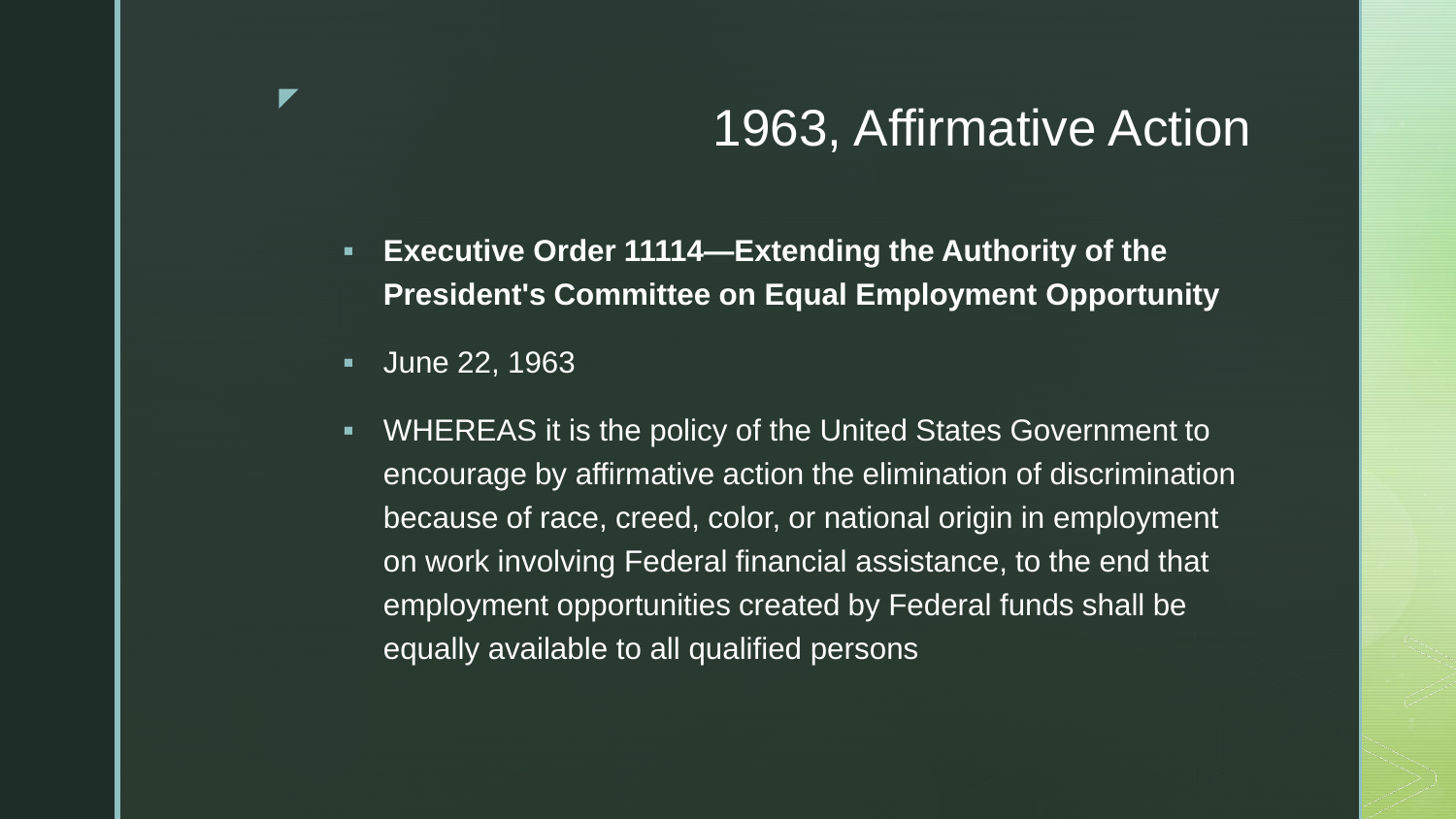#### 1964, Civil Rights Act

**This act, started by President Kennedy, signed into law by President Lyndon Johnson on July 2, 1964, prohibited discrimination in public places, provided for the integration of schools and other public facilities, and made employment discrimination illegal. This document was the most sweeping civil rights legislation since Reconstruction.**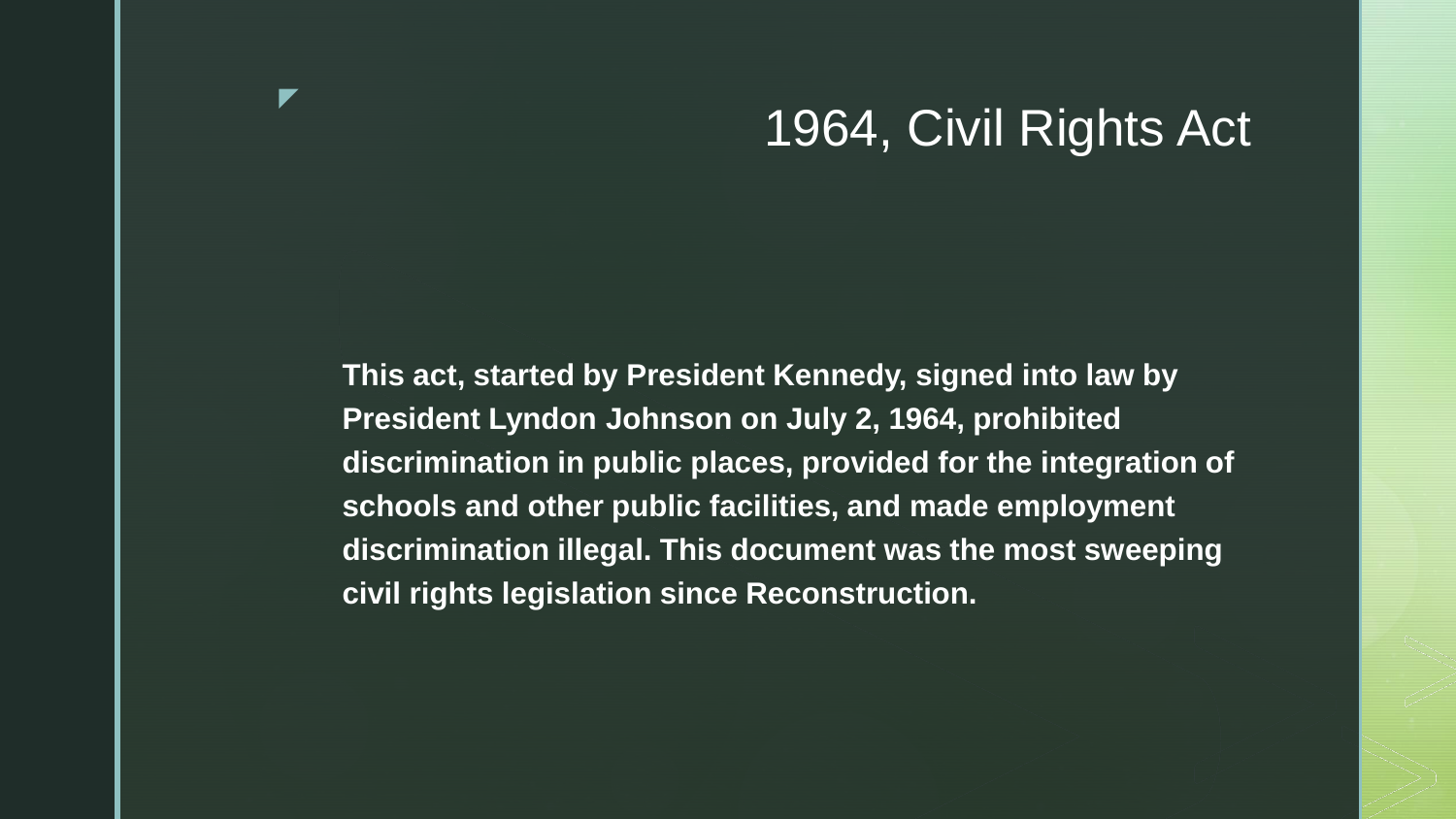#### 1965

 On February 26, 1965, there was a peaceful demonstrations in Selma organized by SNCC for the right to vote.

- Jimmy Lee Jackson was shot and killed for protecting his mom from being beaten for participating in the march. His death sparked the decision to take his body and march to the capitol of Alabama.
- Bloody Sunday, March 7, 1965, under the direction of the governor, George Wallace of Alabama, State troopers were ordered to not allow the march to take place.
- On March 21, 1965, The Selma to Montgomery march for the right to vote had began. They started from Brown Chapel Church and crossed over the Edmund Pettus Bridge, a bridge named after a white confederate soldier so that everyone will remember his name. A 54 mile march that took five days for the right to vote was completed.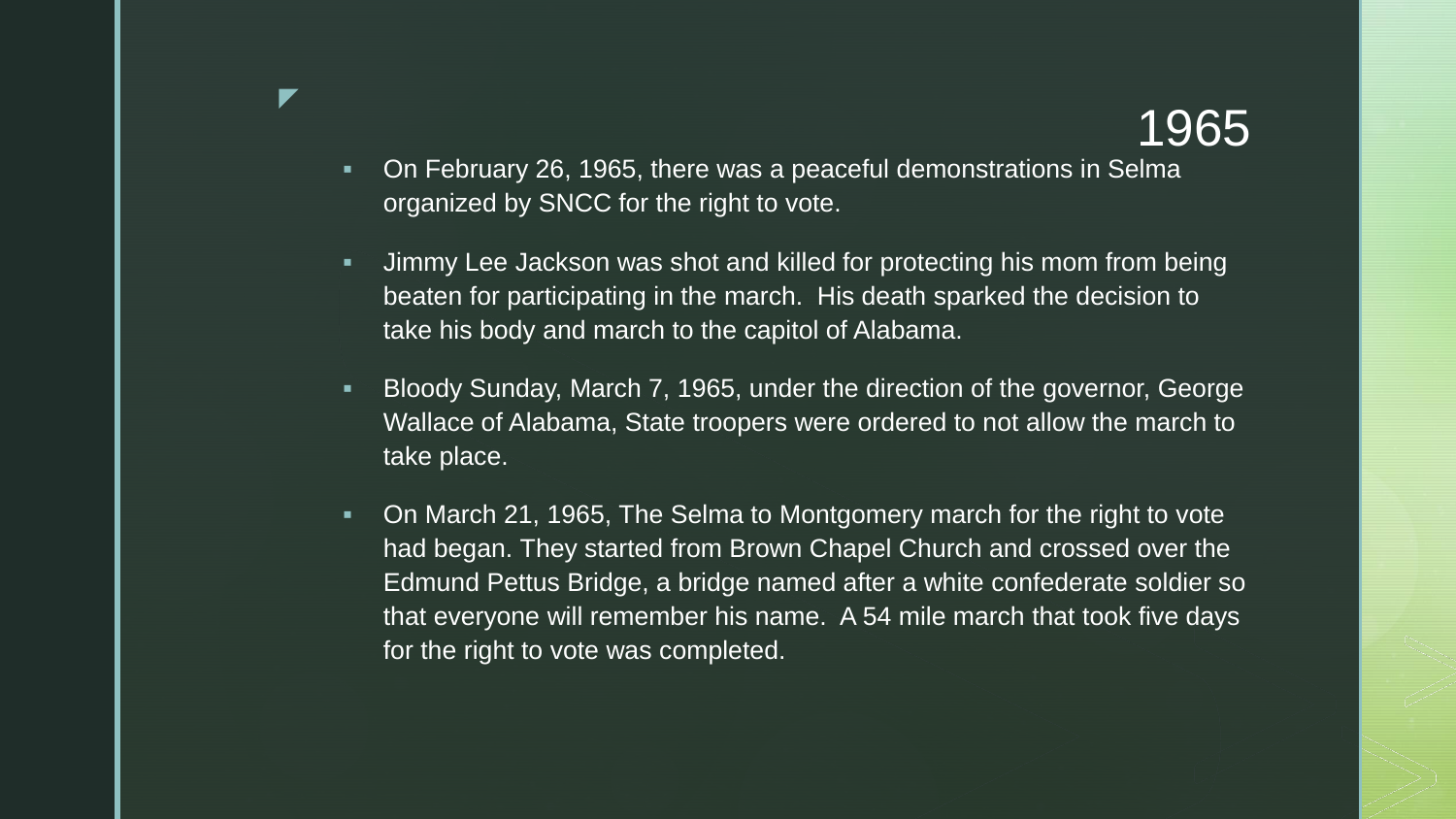## Selma to Montgomery

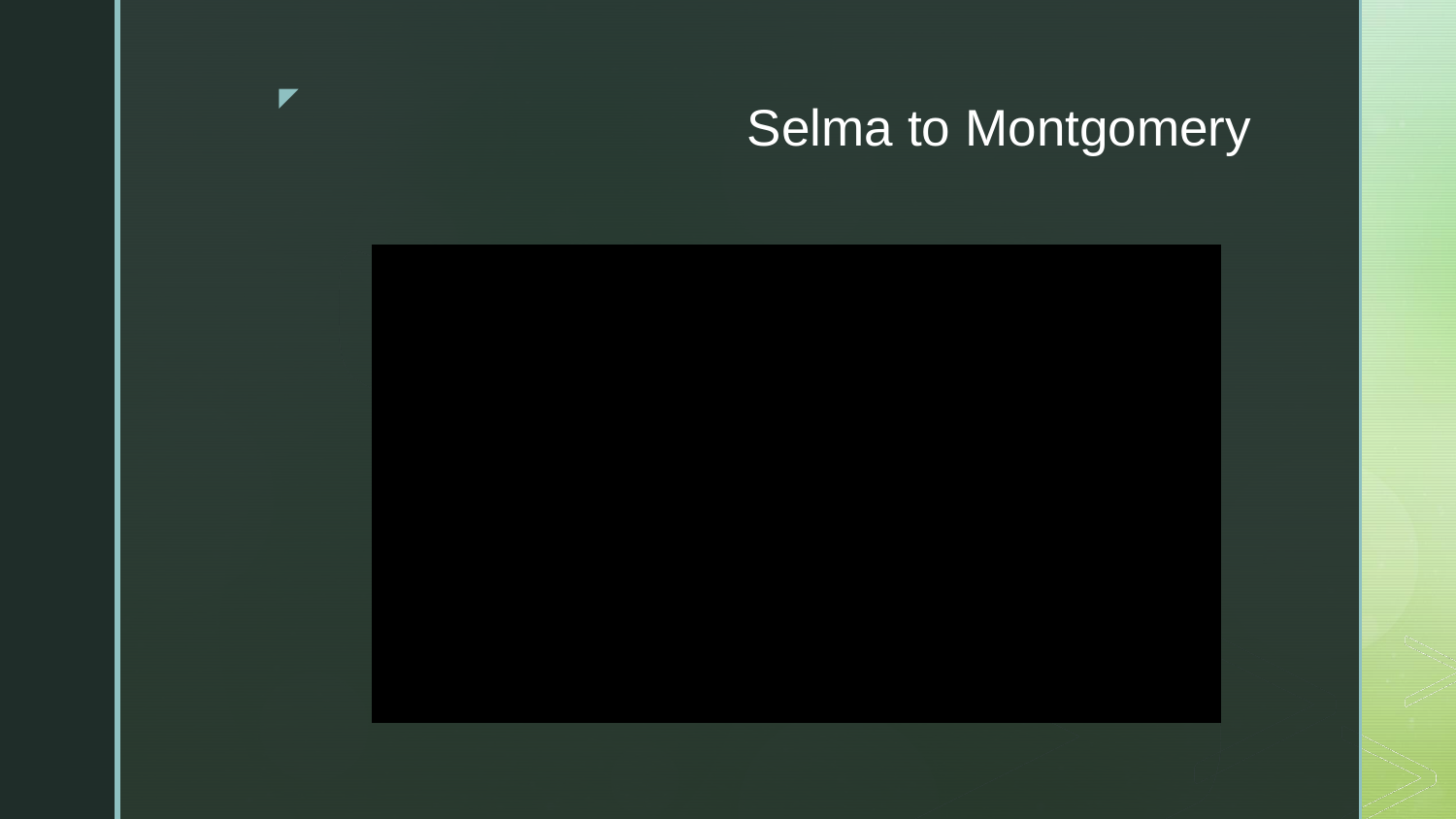#### Voting Rights Act of 1965

 **on August 6, 1965, by President Lyndon Johnson. The law outlawed the discriminatory voting practices adopted in many southern states after the Civil War, including literacy tests as a prerequisite to voting.**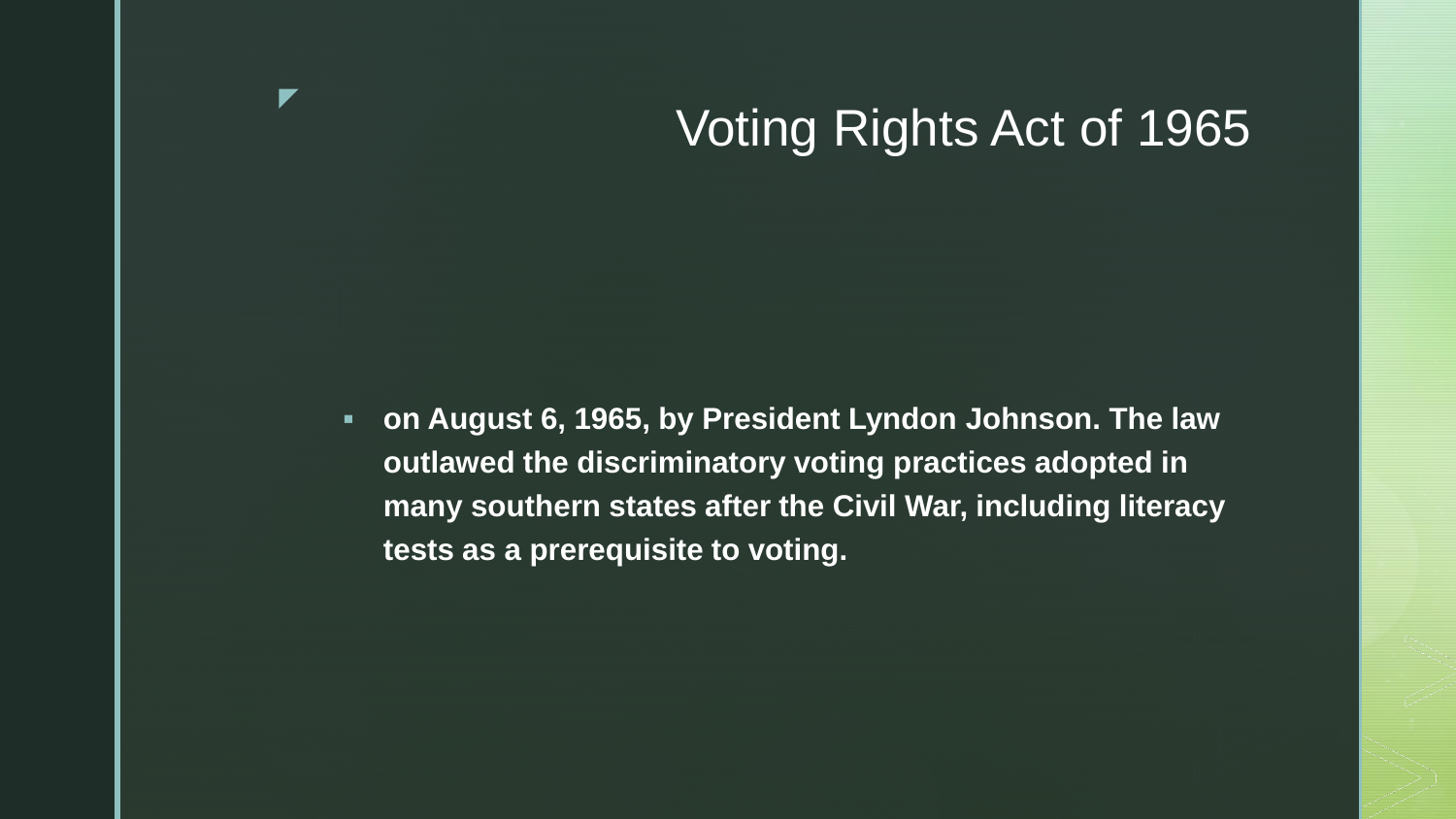#### 1968

 On April 4, 1968, the day, the world saw racial hatred magnified by the killing of Dr. Martin Luther King Jr.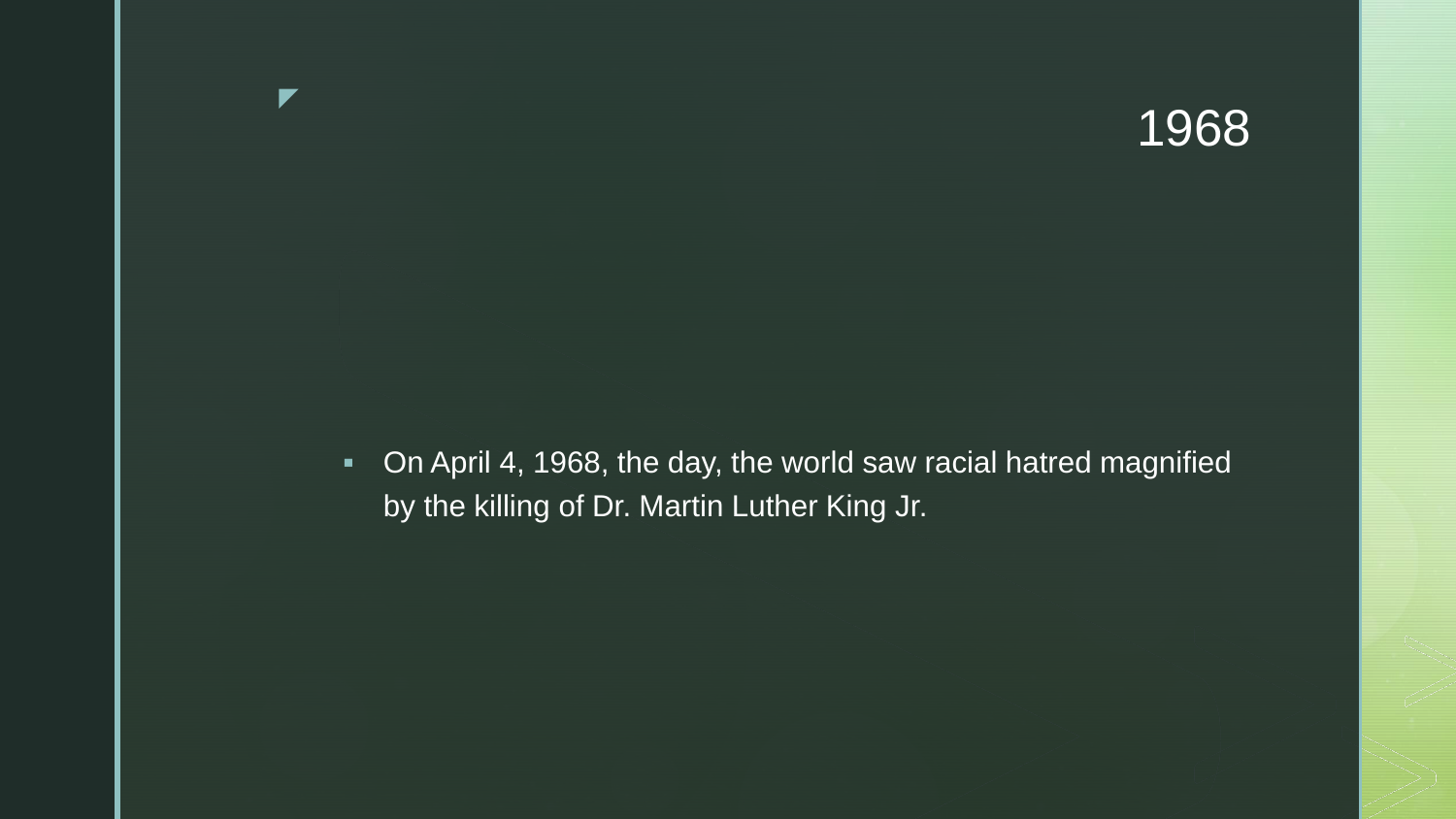## Assignment

**Make a Venn Diagram** 

- **Compare and Contrast any two Civil Rights Act.**
- Use at least two provisions from each act when comparing.